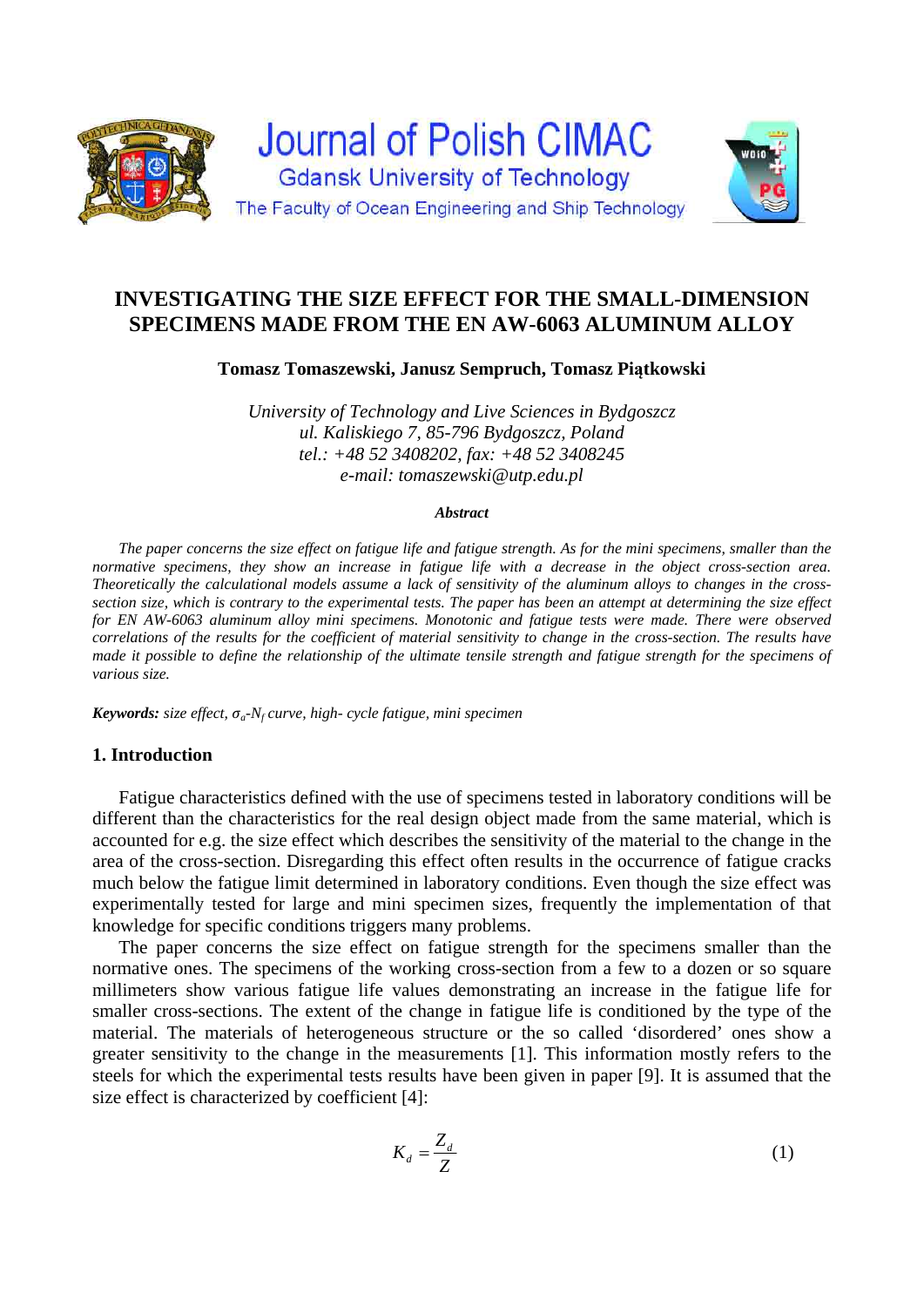where:

- *Zd* – fatigue strength of specimen of any cross-section,

 $- Z$  – fatigue strength of specimen of the same material, cross-section area  $20 \div 80$  mm<sup>2</sup>.

Theoretical calculational models concerning the sensitivity of the material to the changes in the size of the cross-section define the value of coefficient  $K_d$  for aluminum alloy at level 1 [6]. The results of experimental tests are, in many cases, different than those assumed above.

As an example, Fig. 1 presents the relationship of the fatigue limit for  $10^7$  cycles for the specimens cross-section (3.2 mm  $\div$  48 mm). The experimental results reported concerned the tests made for 75S-T6 aluminum alloy. The specimens were tested in the rotary bending. The specimens were round in a shape of the hourglass [3]. The results reported identified the size effect where the higher the cross-section, the considerably lower the fatigue strength. According to those authors [4], as a result of a greater specimen volume there is a greater probability of the occurrence of inclusion initiated cracks.

There was observed an ambiguity of the calculational models and the testing results. For that reason there was experimentally verified the size effect for the specimens smaller (mini specimen) than the normative ones. It is justifiable to perform tests for mini specimens due to numerous advantages of tests involving mini specimens. One of them is the case when making a normative specimen is restricted by the measurements of the objects investigated. One of the solutions is the application of mini specimens [10]. The scope of interest of the specimens dimensions tested is given symbolically in Fig. 1.



Fig. 1. Dependence of the fatigue limit for 10<sup>7</sup> cycles on the section area of the specimen made from the 75S-T6 *aluminum alloy [3]* 

# **2. Methodology**

The research methodology involves determining:

- the specimens material,
- material strength properties,
- mini and normative specimen geometry for fatigue testing,
- the scope of the stresses applied for high-cycle strength,
- the other fatigue testing conditions (frequency, cycle asymmetry coefficient, testing machine).

To determine the strength properties of the EN AW-6063 aluminum alloy investigated there was made a static tensile test according to [8]. Assuming that the strength properties (yield strength  $R_e$ , ultimate tensile strength  $R_m$ ) of aluminum alloys depend on the section area, the monotonic test was made for normative specimens (the working cross-section of  $28 \text{ mm}^2$ ) (Fig.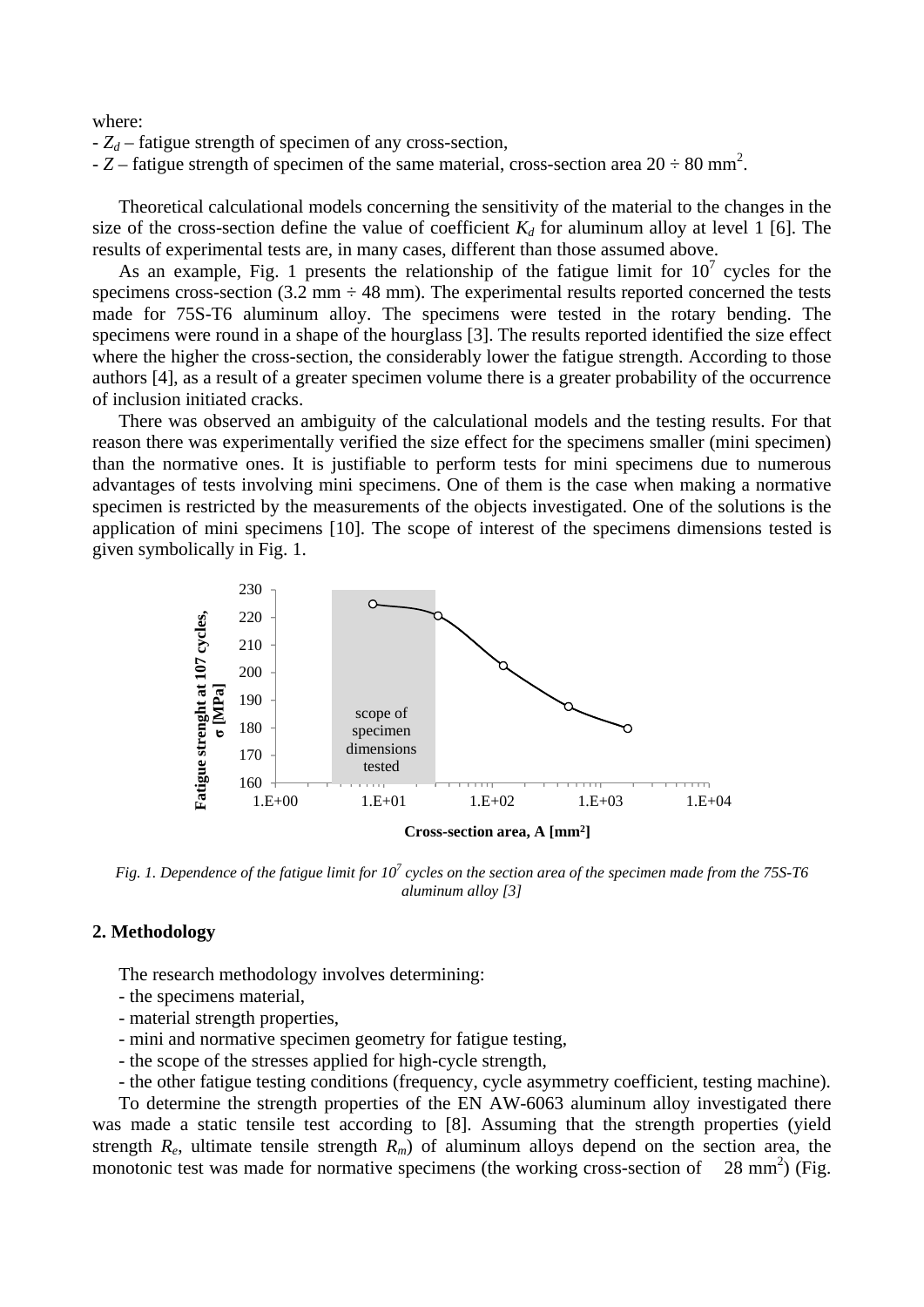2a) and smaller specimens (the working cross-section of 3.5 mm<sup>2</sup>) (Fig 2b). The ratio of the crosssection of the normative specimen to the smaller specimen is 8. Compliant with numerous published research results, one can assume that the smaller specimen can be qualified as representing a group of small-cross-section specimens. The results are given in Table 1 and the strain-stress curve in Fig. 3.



*Fig. 2. Specimen geometry for monotonic tests: a) normative [8]; b) smaller* 

| Nr      | <b>Normative specimen</b> |             |                     |         | <b>Smaller</b> specimen |             |            |         |
|---------|---------------------------|-------------|---------------------|---------|-------------------------|-------------|------------|---------|
|         | $R_m$ , MPa               | $R_e$ , MPa | $\frac{6}{9}$<br>A, | $Z, \%$ | $R_m$ , MPa             | $R_e$ , MPa | $\%$<br>А, | $Z, \%$ |
|         | 200                       | 167         | 16,5                | 60.4    | 232                     | 210         | 12.0       | 53,9    |
|         | 199                       | 165         | 17,0                | 62,3    | 233                     | 209         | 11.2       | 54,0    |
| 3       | 207                       | 178         | 15.6                | 59,1    | 230                     | 208         | 10.4       | 48,4    |
| 4       | 202                       | 170         | 17,2                | 62,7    | 230                     | 210         | 11.2       | 52,0    |
|         | 199                       | 167         | 16,8                | 61,6    | 227                     | 207         | 11.2       | 52,0    |
| Average | <b>200</b>                | 167         | 16,6                | 61,2    | 230                     | 208         | 10,8       | 53,0    |

*Tab. 1. Mechanical properties of the EN AW-6063 aluminum alloy* 



*Fig. 3. Strain-stress curve for normative and smaller specimens* 

The results for monotonic tests demonstrated other values of strength properties. For normative specimens, the ultimate tensile strength was 15 % higher and the yield strength  $-25$  % higher than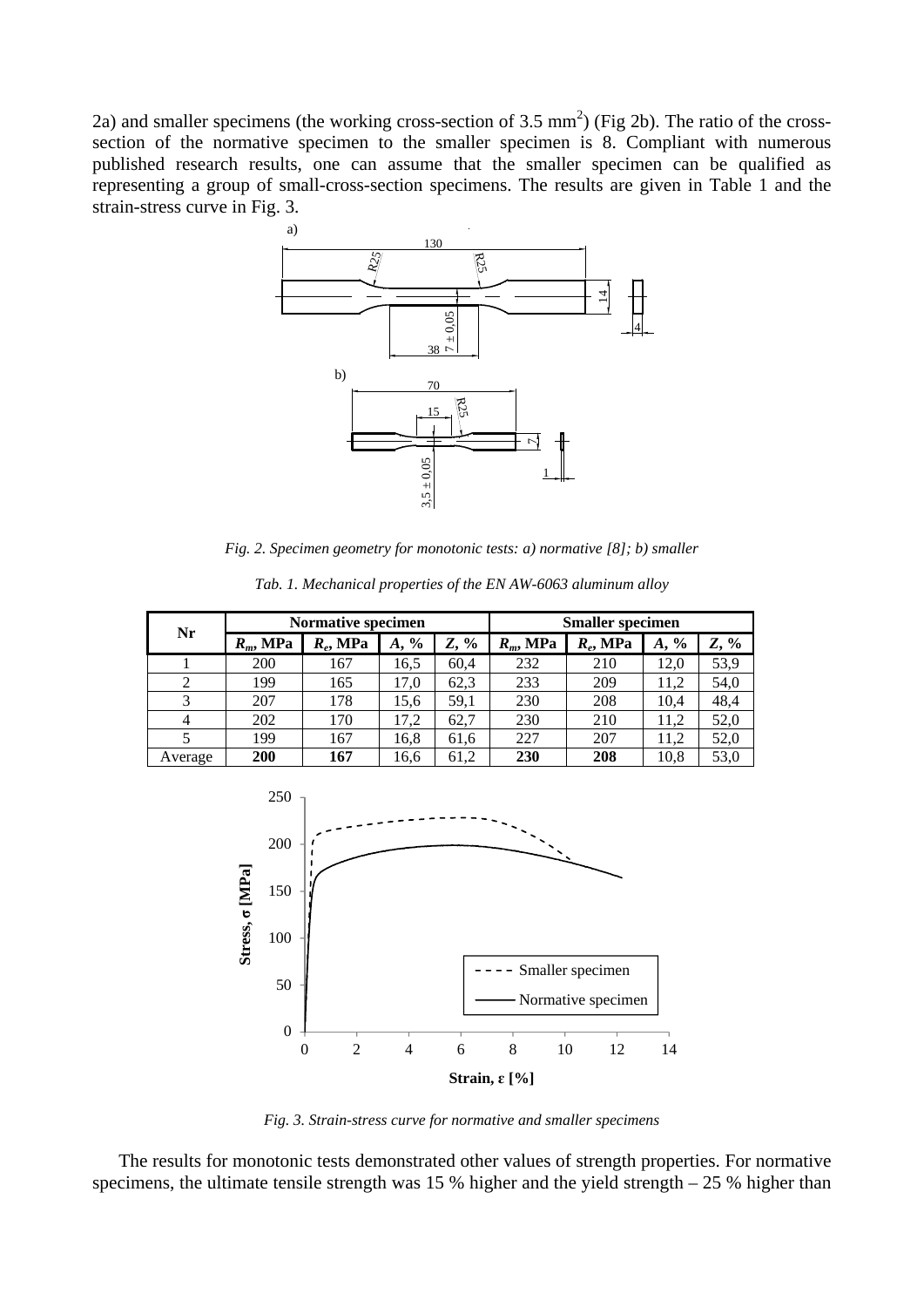for the smaller specimens. Parameters *A* (a 35 % decrease) and *Z* (a 13.4 % decrease) behave opposite.

High-cycle fatigue strength tests were made based on the normative specimen and the mini specimen (Fig. 4). There was eliminated the effect of the specimen shape on the results of experimental tests by applying the same theoretical stress concentration factor  $(a_k)$  equal 1.05.



*Fig. 4. Specimen geometry for fatigue tests: a) normative [7]; b) mini* 

The scope of the loads applied in fatigue testing for the aluminum alloy was much above the yield strength (*Re*). The material tested showed no stability of the cyclic properties. Tests were made into the strength properties of the cyclically pre-strained specimens. There was noted a 15 % increase in yield strength. The changes observed in the material properties are accounted for by cyclic hardening of the cyclically pre-strained specimens. The results have made it possible to reject the yield strength as the key criterion of high-cycle fatigue strength. A detailed report on testing and the results is covered in paper [10].

Fatigue testing was performed for high-cycle strength. To avoid specimens buckling, there was applied the cycle of the a change in load of cycle asymmetry coefficient  $R = 0.1$ . The tests were made at the frequency of the load change of 5 Hz. Fatigue and monotonic tests were performed using the Instron 8874 servo-hydraulic material testing machine (Fig. 5). The monotonic tests applied the extensometer of the measurement length of 25 mm.



*Fig. 5. Servo-hydraulic material-testing machines, Instron 8874*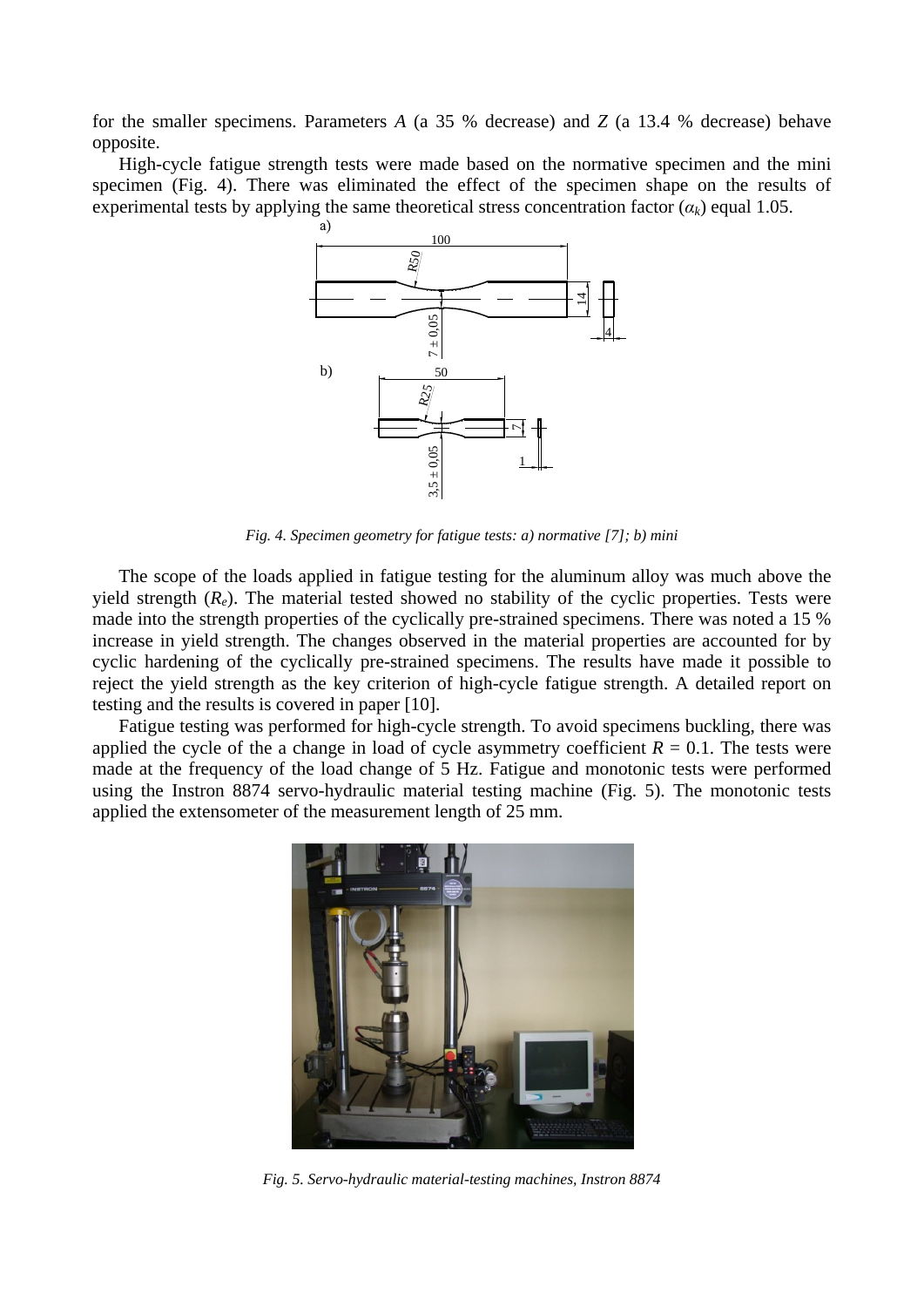## **3. Results**

# **3.1. Own testing results**

Own fatigue tests were made based on the research methodology described. The macro crack has been assumed as the criterion of the end of fatigue testing. For the results received (the  $\sigma_a$ - $N_f$ curve, Fig. 6, Table 2) with the use of the mini specimen, there was plotted a line of regression (slope  $m = 12.4$ ) of the coefficient of determination at the level of 0.93.



Number of cycles, N<sub>f</sub>

*Fig. 6. σa*-*Nf curve for EN AW-6063 aluminum alloy* 

| <b>Specimen</b> | <b>Maximum stress,</b>      | Number of cycles, $N_f$ |                |  |  |
|-----------------|-----------------------------|-------------------------|----------------|--|--|
|                 | $\sigma_{\text{max}}$ [MPa] | For specimen            | <b>Average</b> |  |  |
|                 |                             | 105 970                 |                |  |  |
|                 | 210                         | 186811                  | 162 521        |  |  |
|                 |                             | 194 782                 |                |  |  |
|                 |                             | 249 372                 |                |  |  |
|                 | 200                         | 269 602                 | 290 347        |  |  |
|                 |                             | 352 067                 |                |  |  |
|                 |                             | 376419                  |                |  |  |
| Mini            | 190                         | 508 524                 | 471 783        |  |  |
|                 |                             | 530 407                 |                |  |  |
|                 |                             | 712051                  |                |  |  |
|                 | 180                         | 1 065 530               | 1 001 094      |  |  |
|                 |                             | 1 225 700               |                |  |  |
|                 |                             | 1 205 043               |                |  |  |
|                 | 170                         | 2 3 2 7 3 8 4           | 2088888        |  |  |
|                 |                             | 2 734 238               |                |  |  |
|                 | 160                         | 5 000 000               | 5 000 000      |  |  |
|                 |                             | 214 033                 |                |  |  |
| Normative       | 190                         | 184 952                 | 191 360        |  |  |
|                 |                             | 175 094                 |                |  |  |

*Tab. 2. Fatigue test results* 

Fig. 7 presents the location of the macro crack against the geometrical center of the specimen (the ratio of the distance of fatigue fracture from the specimen center (*a*) to the specimen width (*b*)). It demonstrates a random distribution. There was observed no effect of the geometry shape and other factors on the test results. The results which were considered credible were only those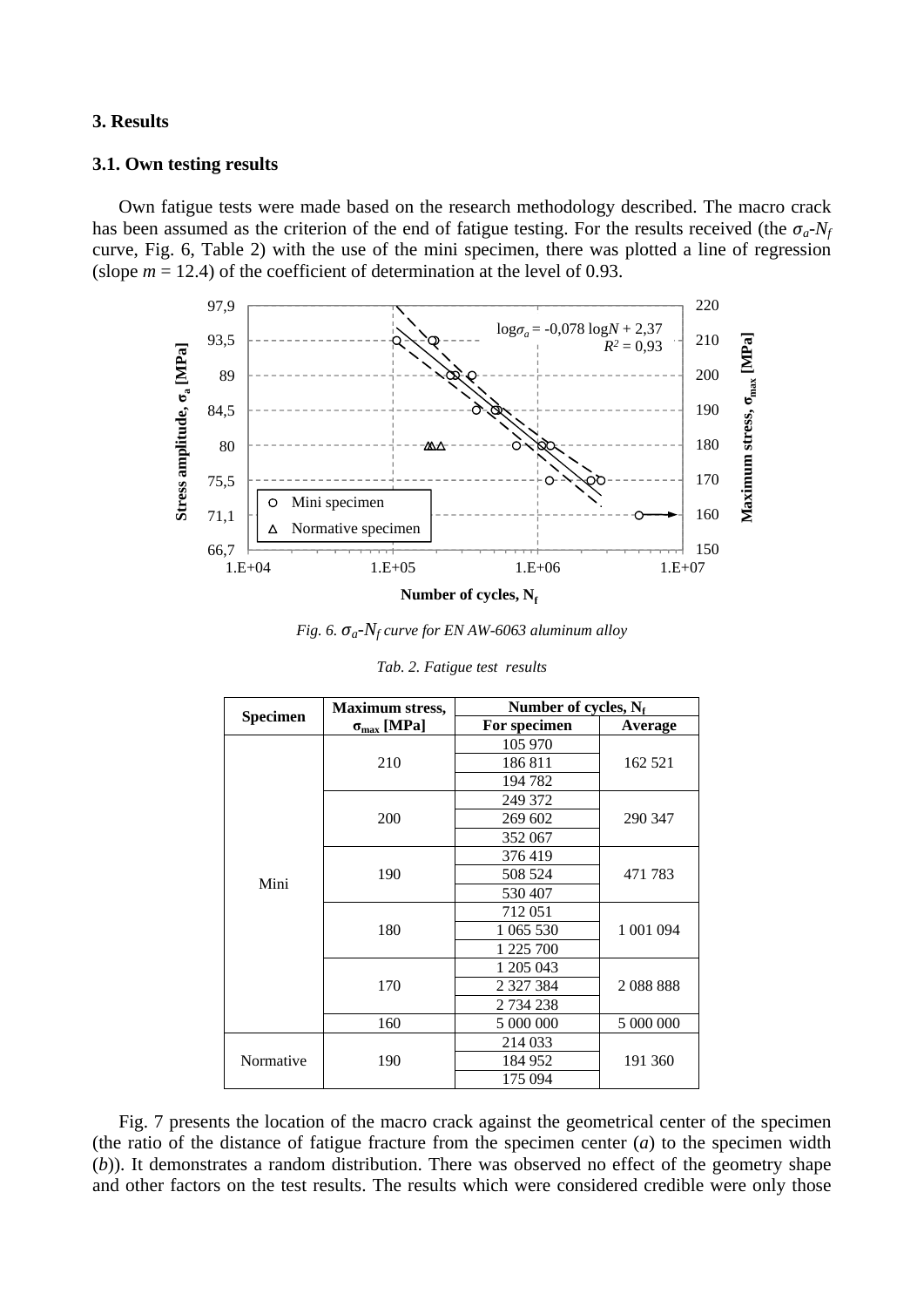when the specimen got destroyed in the distance not greater than 1.5 mm from the center. The specimens destroyed in the assumed crack range are given in Fig. 8.



*Fig. 7. Location of specimens crack for maximum stresses* 



*Fig. 8. Photograph of the crack location: a) normative specimen; b) mini specimen* 

### **3.2. Testing results reported in literature**

The results of experimental tests for the EN AW-6063 aluminum alloy at state T7 for the highcycle fatigue range have been described in detail in paper [5]. The tests involved determining the effect of material properties (the chemical composition, microstructure, thermal treatment) on material fatigue properties. The material used showed tensile strength at the level of 213 MPa and yield strength 186 MPa. Fig. 10 presents the  $\sigma_a$ - $N_f$  curve for the results reported with the use of the normative specimen (Fig. 9) compliant with the ASTM E466-96 standard.



*Fig. 9. Geometry of fatigue test specimen used in work [5]*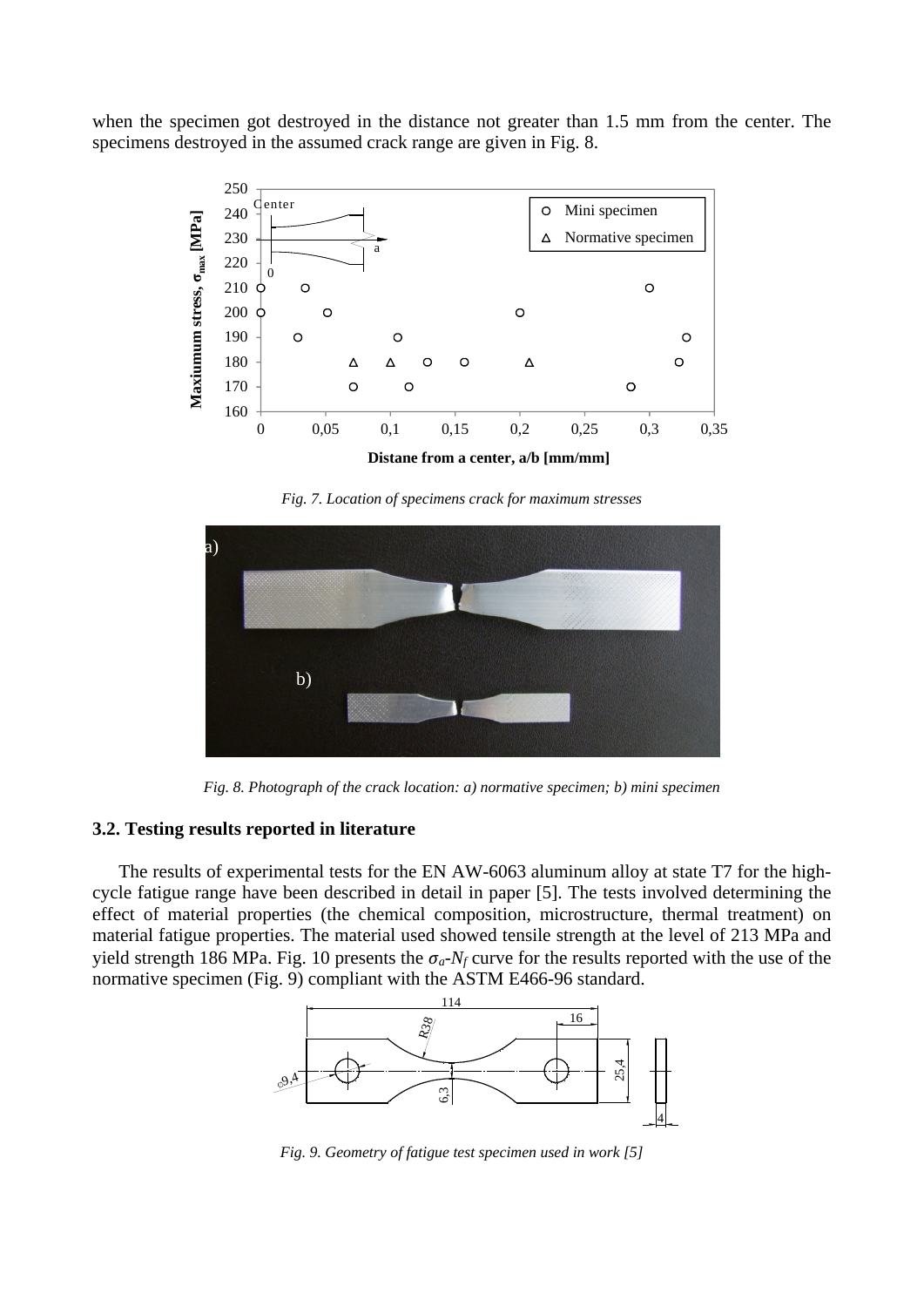The specimens were tested at the frequency in the range from 30 to 70 Hz. There was applied the sinusoidal cycle of cycle asymmetry coefficient  $R = 0.1$ . The tests parameters and results reported are comparable with those reported in own tests (3 samples at the level of stress amplitude of 80 MPa), and as such they were used for the purpose of the analysis of the results.



*Fig. 10.*  $\sigma_a$ - $N_f$  curve for EN AW-6063 aluminum alloy [5]

#### **4. Statistical analysis**

The statistical analysis of the tests results involved the test of parallelism for the slope (*a*) of the regression function ( $y = ax + b$ ) [2]. The aim was to verify the null hypothesis ( $H_0$ ) on the significance of the coefficients of linear regression recorded for the tests. The alternative hypothesis  $(H<sub>1</sub>)$  assumed various values of the slope of the line. The hypothesis were formulated as follows:  $H_0: a_1 = a_2, H_1: a_1 \neq a_2.$ 

There were received regression lines of the fatigue tests results (Fig. 11) for:

- normative specimen (according to source [5]):  $\log \sigma_a = -0.082 \log N + 2.32$ 

- mini specimen:  $\log \sigma_a = -0.078 \log N + 2.37$ .

The hypothesis was verified using the test of significance for two regression coefficients. The hypothesis was verified for the results received with the use of the mini specimen (own experiments) and the normative specimen (literature source [5]).



*Fig. 11. Breakdown of the experimental tests results for the EN AW-6063 aluminum alloy* 

The value of test statistics t was determined for the degrees of freedom  $n_1 = 13$  (the normative specimen),  $n_2 = 15$  (the mini specimen). Critical value  $t_{tab}$  was read from t Student distribution for  $n_1 + n_2 - 4$  degrees of freedom of the two-tailed critical area. The test of parallelism was made at